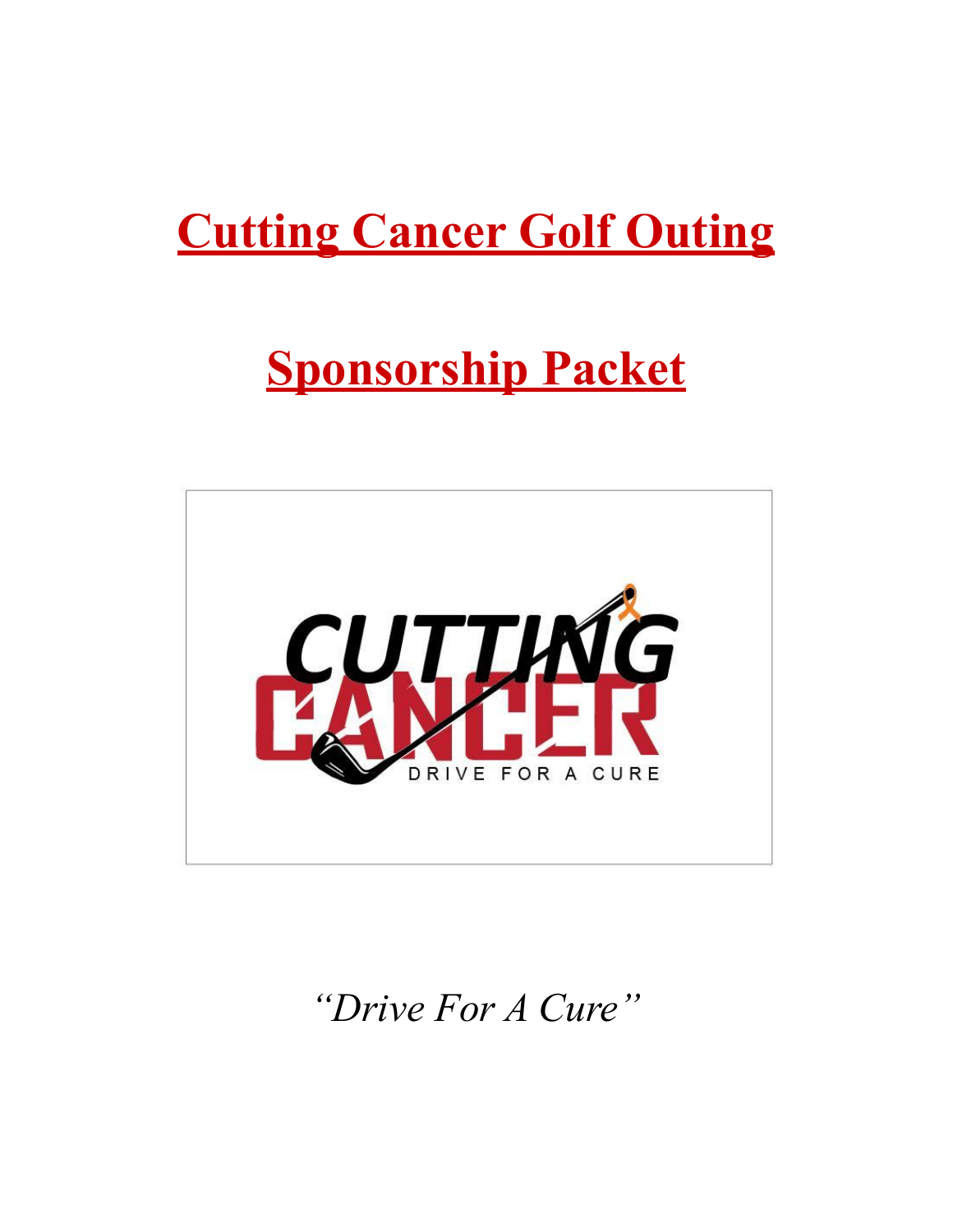#### *Please complete and return this packet by July 16, 2022 either via:*

- **● Mail to 6400 Norfolk Lane, Racine, WI 53406**
	- **● Email to [cuttingcancer@gmail.com](mailto:cuttingcancer@gmail.com)**

### **General Information**

#### ● **What:**

- The outing will be formatted as an **18-Hole Golf Scramble** in which players will form **teams of four** and compete.
- **● When:**
	- Saturday, **07/30/22**
	- Time: Afternoon
- **Where:**
	- **○ Johnson Park Golf Course**
		- Address: 6200 Northwestern Ave, Racine, WI 53406
- **Why:**
	- As I found out the hard way, leukemia is a terrible disease. The challenging situations experienced by myself and many others within the cancer community motivated me to create a charitable golf outing. **All net profits made from this event will be donated to the Medical College of Wisconsin's (MCW) Leukemia Fund**. Visit our website at **https://www.cuttingcancer.org/** for more information about our stories.
- **If you would like to donate or play in this event,** please visit our website at **<https://www.cuttingcancer.org/>**.
- **If you have any questions,** please contact us at [cuttingcancer@gmail.com.](mailto:cuttingcancer@gmail.com)
- **If you wish to sponsor this event**, please continue reading below!
	- *○ All of our current sponsorship opportunities can be found in Table I (next page).*

- **If you have any questions, comments, or concerns,** please contact us at **[cuttingcancer@gmail.com](mailto:cuttingcancer@gmail.com)**.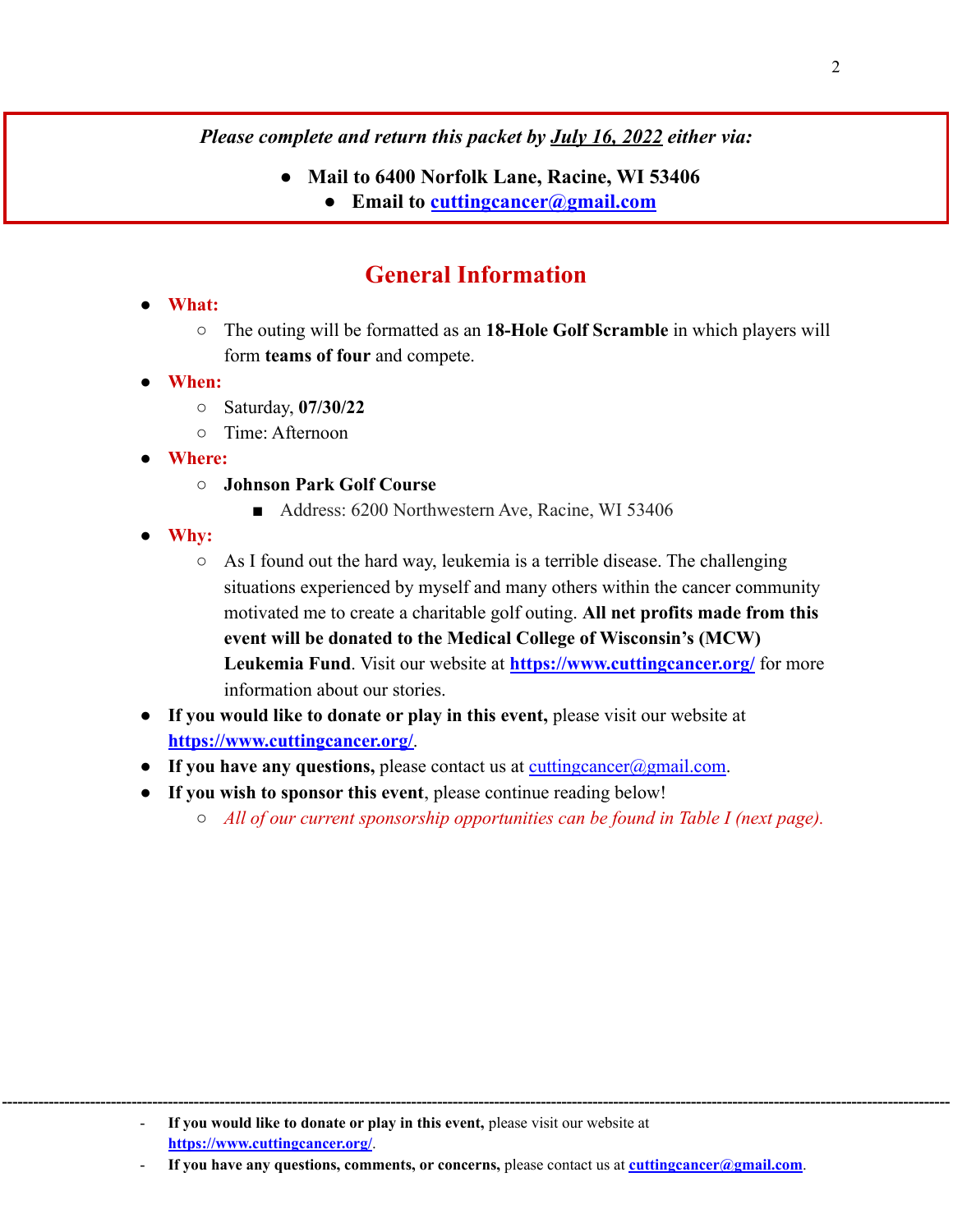### **Table I**

| <b>Name of Perk</b>                           | <b>Description</b>                                                                                                                                                                                                                                                                                                                                                                                                                                                                                                                                                                      |               |  |  |
|-----------------------------------------------|-----------------------------------------------------------------------------------------------------------------------------------------------------------------------------------------------------------------------------------------------------------------------------------------------------------------------------------------------------------------------------------------------------------------------------------------------------------------------------------------------------------------------------------------------------------------------------------------|---------------|--|--|
| 1) Hole<br><b>Sponsor</b>                     | The organization/individual may sponsor one hole with an approximately $1.5' \times 1.5'$ sign<br>posted by the selected hole's tee box.<br>Each sign will contain the organization/individual's name and/or logo/image (optional)<br>along with a short message (optional).                                                                                                                                                                                                                                                                                                            |               |  |  |
| 2) Hole<br><b>Challenge</b><br><b>Sponsor</b> | The sponsor's name and logo are prominently exhibited in connection to a particular hole<br>challenge (e.g. Closest to the Pin on Par-3 3rd hole) in the following ways:<br>$\Box$ An approximately 3' x 3' sign with the sponsor's name and logo-along with an optional<br>message-will be placed by the hole's tee box.<br>$\Box$ The rules sheet/list of hole challenges provided to all players will clearly display the<br>sponsor's name in connection to the chosen challenge.<br>$\Box$ The sponsor may wish to provide item(s) to be used as a prize for the chosen challenge. | \$250         |  |  |
| 3)<br><b>Advertising</b><br><b>Booth</b>      | The sponsor will be allowed to send a maximum of two sales representatives to the event<br>where he/she can promote his/her organization's business/mission. The representative may do<br>this in any manner he/she would like (e.g. handing out coupons, free samples, etc).<br>$\Box$ We highly encourage sponsors to provide their own tent, tables, and chairs. For<br>additional assistance or suggestions, please reach out to us via email!                                                                                                                                      |               |  |  |
| 4) Platinum<br><b>Sponsor</b>                 | The organization/individual sponsoring will be represented by:<br>$\Box$ Hole sponsor sign (approximately 3' x 3')<br>$\Box$ Name & logo on our banner<br>Table sponsor at registration/silent auction                                                                                                                                                                                                                                                                                                                                                                                  | \$500         |  |  |
| 5) Build Your<br>Own                          | Please reach out to the Cutting Cancer Golf Outing Team at <b>cutting cancer</b> @gmail.com with<br>any unique ideas for sponsorship not found in the perks above. We will work with you to the<br>best of our ability in order to carry out your vision.<br>Some examples of "build your own" in the past include:<br>Drink Sponsorship<br>"Birdie Watch"<br>Expense Sponsorship<br>Sponsor a 4-Some                                                                                                                                                                                   | <b>Varies</b> |  |  |

- **If you would like to donate or play in this event,** please visit our website at **<https://www.cuttingcancer.org/>**.

- **If you have any questions, comments, or concerns,** please contact us at **[cuttingcancer@gmail.com](mailto:cuttingcancer@gmail.com)**.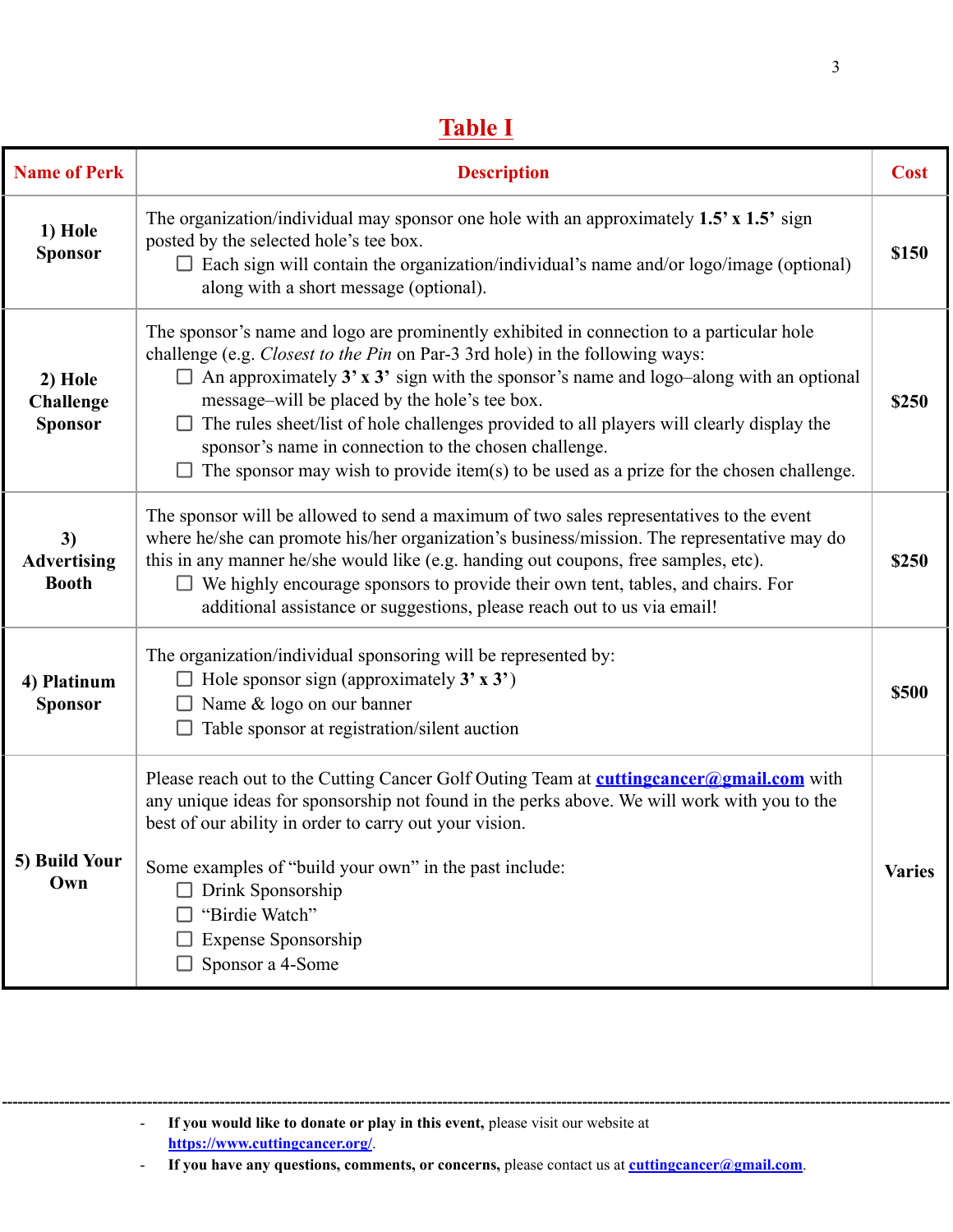## **Sponsor Registration: General**

### **Please fill out the following information regarding yourself/your organization.**

- **● Name of Sponsor: \_\_\_\_\_\_\_\_\_\_\_\_\_\_\_\_\_\_\_\_\_\_\_\_\_\_\_\_\_\_\_\_\_\_\_\_\_\_\_\_\_\_\_\_\_**
- **● Name of Your Organization (If Applicable): \_\_\_\_\_\_\_\_\_\_\_\_\_\_\_\_\_\_\_\_\_\_\_**
- **● Email: \_\_\_\_\_\_\_\_\_\_\_\_\_\_\_\_\_\_\_\_\_\_\_\_\_\_\_\_\_\_\_\_\_\_\_\_\_\_\_\_\_\_\_\_\_\_\_\_\_\_\_\_\_\_\_**
- **● Phone Number: \_\_\_\_\_\_\_\_\_\_\_\_\_\_\_\_\_\_\_\_\_\_\_\_\_\_\_\_\_\_\_\_\_\_\_\_\_\_\_\_\_\_\_\_\_\_\_**
- **● Sponsor Perks Chosen (Select As Many As You Would Like):**
	- **○ 1) Hole Sponsor**
	- **○ 2) Hole Challenge Sponsor**
	- **○ 3) Advertising Booth @ Event**
	- **○ 4) Platinum Sponsor**
	- **○ 5) Build Your Own**

**\*\* If you have chosen perk 1, please fill out page 5 of the form. \*\* If you have chosen perk 2, please fill out page 6 of this form. \*\* If you have chosen perk 3, please fill out page 7 of this form. \*\* If you have chosen perk 4, please fill out page 8 of this form. \*\* If you have chosen perk 5, please fill out page 9 of this form.**

- **● If you have chosen multiple perks, please fill out all appropriate forms.**
- **● Once complete, please proceed to the Payment page found on page 10.**

### **Thanks!!!**

<sup>-</sup> **If you would like to donate or play in this event,** please visit our website at **<https://www.cuttingcancer.org/>**.

<sup>-</sup> **If you have any questions, comments, or concerns,** please contact us at **[cuttingcancer@gmail.com](mailto:cuttingcancer@gmail.com)**.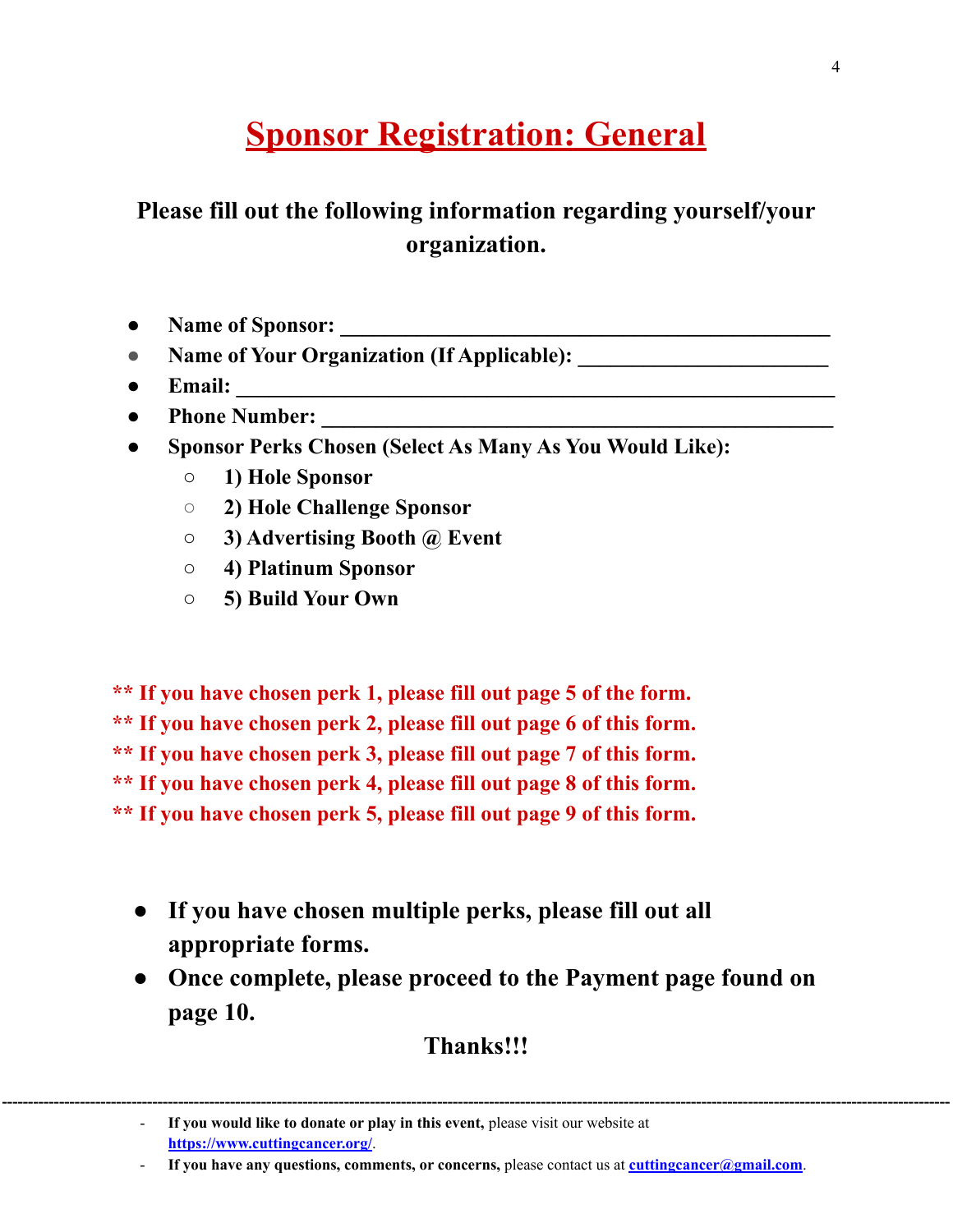## **1) Hole Sponsor**

 $\mathcal{L}_\text{max} = \mathcal{L}_\text{max} = \mathcal{L}_\text{max} = \mathcal{L}_\text{max} = \mathcal{L}_\text{max} = \mathcal{L}_\text{max} = \mathcal{L}_\text{max} = \mathcal{L}_\text{max} = \mathcal{L}_\text{max} = \mathcal{L}_\text{max} = \mathcal{L}_\text{max} = \mathcal{L}_\text{max} = \mathcal{L}_\text{max} = \mathcal{L}_\text{max} = \mathcal{L}_\text{max} = \mathcal{L}_\text{max} = \mathcal{L}_\text{max} = \mathcal{L}_\text{max} = \mathcal{$ 

 $\mathcal{L}_\text{max} = \mathcal{L}_\text{max} = \mathcal{L}_\text{max} = \mathcal{L}_\text{max} = \mathcal{L}_\text{max} = \mathcal{L}_\text{max} = \mathcal{L}_\text{max} = \mathcal{L}_\text{max} = \mathcal{L}_\text{max} = \mathcal{L}_\text{max} = \mathcal{L}_\text{max} = \mathcal{L}_\text{max} = \mathcal{L}_\text{max} = \mathcal{L}_\text{max} = \mathcal{L}_\text{max} = \mathcal{L}_\text{max} = \mathcal{L}_\text{max} = \mathcal{L}_\text{max} = \mathcal{$ 

 $\mathcal{L}_\text{max} = \mathcal{L}_\text{max} = \mathcal{L}_\text{max} = \mathcal{L}_\text{max} = \mathcal{L}_\text{max} = \mathcal{L}_\text{max} = \mathcal{L}_\text{max} = \mathcal{L}_\text{max} = \mathcal{L}_\text{max} = \mathcal{L}_\text{max} = \mathcal{L}_\text{max} = \mathcal{L}_\text{max} = \mathcal{L}_\text{max} = \mathcal{L}_\text{max} = \mathcal{L}_\text{max} = \mathcal{L}_\text{max} = \mathcal{L}_\text{max} = \mathcal{L}_\text{max} = \mathcal{$  $\mathcal{L}_\text{max} = \mathcal{L}_\text{max} = \mathcal{L}_\text{max} = \mathcal{L}_\text{max} = \mathcal{L}_\text{max} = \mathcal{L}_\text{max} = \mathcal{L}_\text{max} = \mathcal{L}_\text{max} = \mathcal{L}_\text{max} = \mathcal{L}_\text{max} = \mathcal{L}_\text{max} = \mathcal{L}_\text{max} = \mathcal{L}_\text{max} = \mathcal{L}_\text{max} = \mathcal{L}_\text{max} = \mathcal{L}_\text{max} = \mathcal{L}_\text{max} = \mathcal{L}_\text{max} = \mathcal{$  $\mathcal{L}_\text{max} = \mathcal{L}_\text{max} = \mathcal{L}_\text{max} = \mathcal{L}_\text{max} = \mathcal{L}_\text{max} = \mathcal{L}_\text{max} = \mathcal{L}_\text{max} = \mathcal{L}_\text{max} = \mathcal{L}_\text{max} = \mathcal{L}_\text{max} = \mathcal{L}_\text{max} = \mathcal{L}_\text{max} = \mathcal{L}_\text{max} = \mathcal{L}_\text{max} = \mathcal{L}_\text{max} = \mathcal{L}_\text{max} = \mathcal{L}_\text{max} = \mathcal{L}_\text{max} = \mathcal{$  $\mathcal{L}_\text{max} = \mathcal{L}_\text{max} = \mathcal{L}_\text{max} = \mathcal{L}_\text{max} = \mathcal{L}_\text{max} = \mathcal{L}_\text{max} = \mathcal{L}_\text{max} = \mathcal{L}_\text{max} = \mathcal{L}_\text{max} = \mathcal{L}_\text{max} = \mathcal{L}_\text{max} = \mathcal{L}_\text{max} = \mathcal{L}_\text{max} = \mathcal{L}_\text{max} = \mathcal{L}_\text{max} = \mathcal{L}_\text{max} = \mathcal{L}_\text{max} = \mathcal{L}_\text{max} = \mathcal{$ 

List your top 3 choices (from 1st choice  $\rightarrow$  3rd choice) for holes to sponsor:

**Note: We will assign you the highest-ranked available choice.**

- **Name To Be Displayed:**
- **● Message Chosen For Hole Sponsorship Sign (20 Word Max).**

● Please email a (**high resolution**) image/logo to be used. Allowed file types include PDF, JPG, JPEG, and PNG. Please note that **this is optional**.

**Please email all files to [cuttingcancer@gmail.com](mailto:cuttingcancer@gmail.com).**

- (insert name of sponsor) understands that \_\_\_\_\_\_\_\_\_\_\_\_\_\_\_\_\_\_\_\_\_\_\_\_ (insert name of sponsor) legally allows for the event organizers to utilize  $\therefore$  (insert name of sponsor) name(s) and logo(s)/image(s) in the manner(s) as dictated by Table I above. The event organizers understand that they will not misuse or tarnish the sponsor's name(s) without warrant. The event organizers also understand that the sponsor's name(s) and other identifiable information (i.e. logo(s)/image(s)) will not be used in a manner beyond the scope of Table I unless otherwise agreed upon.
- **Signature:**  $\blacksquare$
- Date:

<sup>-</sup> **If you would like to donate or play in this event,** please visit our website at **<https://www.cuttingcancer.org/>**.

<sup>-</sup> **If you have any questions, comments, or concerns,** please contact us at **[cuttingcancer@gmail.com](mailto:cuttingcancer@gmail.com)**.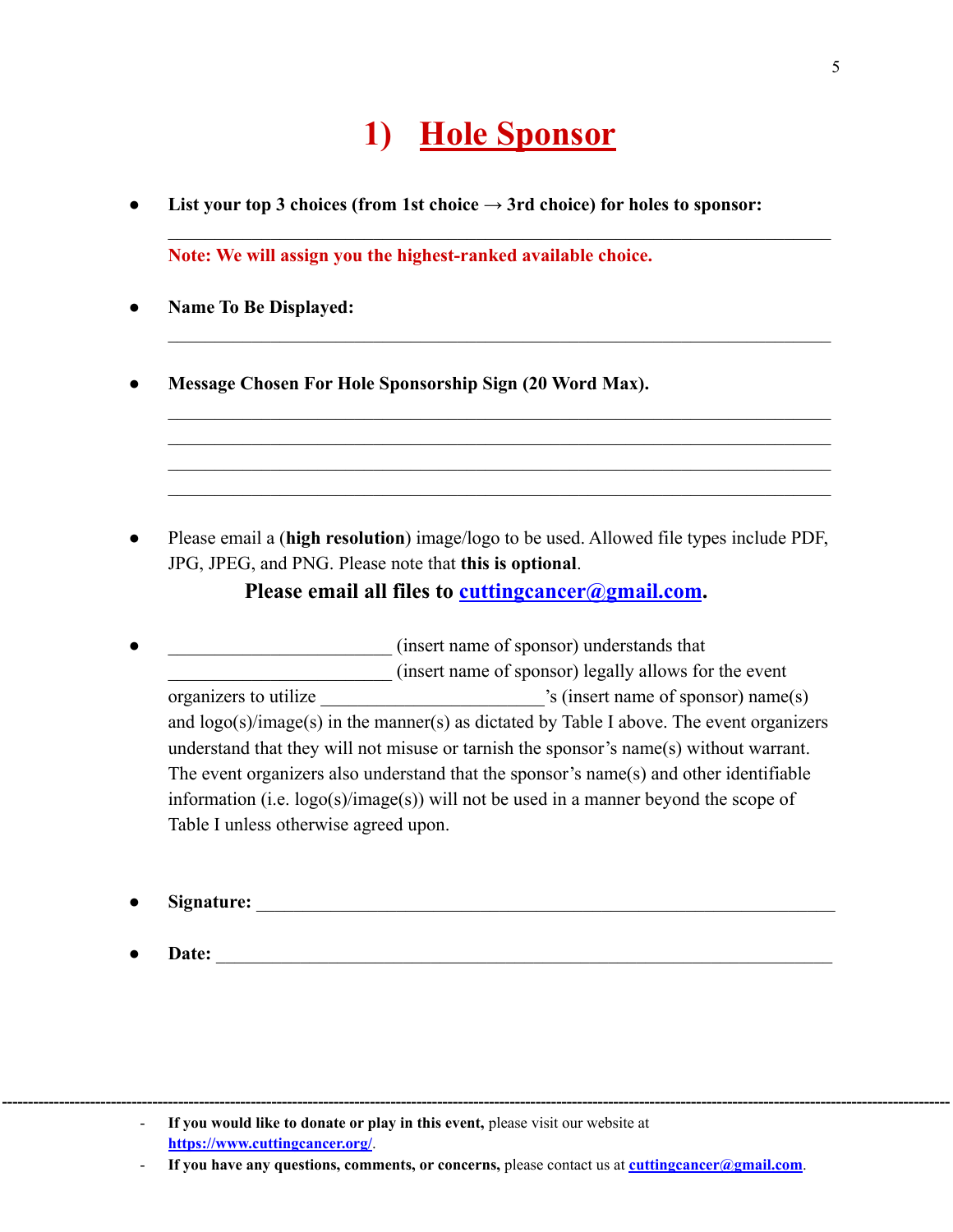### **2) Hole Challenge Sponsor**

- **Rank your preferred choice of hole challenge from 1 5 (1 is top choice):** 
	- **\_\_\_\_\_\_ Hole 3: Closest to the Pin**
	- **\_\_\_\_\_\_ Hole 4: Drive the Green**
	- **\_\_\_\_\_\_ Hole 9: Long Drive**
	- **\_\_\_\_\_\_ Hole 14: Shortest Drive**
	- **\_\_\_\_\_\_ Hole 17: Longest Putt**

**Note: We will assign you the highest-ranked available choice.**

- **Name To Be Displayed:**
- **● Message Chosen For Hole Sponsorship Sign (20 Word Max).**

● Please email a (**high resolution**) image/logo to be used. Allowed file types include PDF, JPG, JPEG, and PNG. Please note that **this is optional**.

 $\mathcal{L}_\text{max} = \mathcal{L}_\text{max} = \mathcal{L}_\text{max} = \mathcal{L}_\text{max} = \mathcal{L}_\text{max} = \mathcal{L}_\text{max} = \mathcal{L}_\text{max} = \mathcal{L}_\text{max} = \mathcal{L}_\text{max} = \mathcal{L}_\text{max} = \mathcal{L}_\text{max} = \mathcal{L}_\text{max} = \mathcal{L}_\text{max} = \mathcal{L}_\text{max} = \mathcal{L}_\text{max} = \mathcal{L}_\text{max} = \mathcal{L}_\text{max} = \mathcal{L}_\text{max} = \mathcal{$ 

 $\mathcal{L}_\text{max} = \mathcal{L}_\text{max} = \mathcal{L}_\text{max} = \mathcal{L}_\text{max} = \mathcal{L}_\text{max} = \mathcal{L}_\text{max} = \mathcal{L}_\text{max} = \mathcal{L}_\text{max} = \mathcal{L}_\text{max} = \mathcal{L}_\text{max} = \mathcal{L}_\text{max} = \mathcal{L}_\text{max} = \mathcal{L}_\text{max} = \mathcal{L}_\text{max} = \mathcal{L}_\text{max} = \mathcal{L}_\text{max} = \mathcal{L}_\text{max} = \mathcal{L}_\text{max} = \mathcal{$  $\mathcal{L}_\text{max} = \mathcal{L}_\text{max} = \mathcal{L}_\text{max} = \mathcal{L}_\text{max} = \mathcal{L}_\text{max} = \mathcal{L}_\text{max} = \mathcal{L}_\text{max} = \mathcal{L}_\text{max} = \mathcal{L}_\text{max} = \mathcal{L}_\text{max} = \mathcal{L}_\text{max} = \mathcal{L}_\text{max} = \mathcal{L}_\text{max} = \mathcal{L}_\text{max} = \mathcal{L}_\text{max} = \mathcal{L}_\text{max} = \mathcal{L}_\text{max} = \mathcal{L}_\text{max} = \mathcal{$  $\mathcal{L}_\text{max} = \mathcal{L}_\text{max} = \mathcal{L}_\text{max} = \mathcal{L}_\text{max} = \mathcal{L}_\text{max} = \mathcal{L}_\text{max} = \mathcal{L}_\text{max} = \mathcal{L}_\text{max} = \mathcal{L}_\text{max} = \mathcal{L}_\text{max} = \mathcal{L}_\text{max} = \mathcal{L}_\text{max} = \mathcal{L}_\text{max} = \mathcal{L}_\text{max} = \mathcal{L}_\text{max} = \mathcal{L}_\text{max} = \mathcal{L}_\text{max} = \mathcal{L}_\text{max} = \mathcal{$  $\mathcal{L}_\text{max} = \mathcal{L}_\text{max} = \mathcal{L}_\text{max} = \mathcal{L}_\text{max} = \mathcal{L}_\text{max} = \mathcal{L}_\text{max} = \mathcal{L}_\text{max} = \mathcal{L}_\text{max} = \mathcal{L}_\text{max} = \mathcal{L}_\text{max} = \mathcal{L}_\text{max} = \mathcal{L}_\text{max} = \mathcal{L}_\text{max} = \mathcal{L}_\text{max} = \mathcal{L}_\text{max} = \mathcal{L}_\text{max} = \mathcal{L}_\text{max} = \mathcal{L}_\text{max} = \mathcal{$ 

**Please email all files to [cuttingcancer@gmail.com](mailto:cuttingcancer@gmail.com).**

- **a**  $(insert name of sponsor) understands that$ \_\_\_\_\_\_\_\_\_\_\_\_\_\_\_\_\_\_\_\_\_\_\_\_ (insert name of sponsor) legally allows for the event organizers to utilize \_\_\_\_\_\_\_\_\_\_\_\_\_\_\_\_\_\_\_\_\_\_\_\_'s (insert name of sponsor) name(s) and logo(s)/image(s) in the manner(s) as dictated by Table I above. The event organizers understand that they will not misuse or tarnish the sponsor's name(s) without warrant. The event organizers also understand that the sponsor's name(s) and other identifiable information (i.e. logo(s)/image(s)) will not be used in a manner beyond the scope of Table I unless otherwise agreed upon.
- **Signature:** \_\_\_\_\_\_\_\_\_\_\_\_\_\_\_\_\_\_\_\_\_\_\_\_\_\_\_\_\_\_\_\_\_\_\_\_\_\_\_\_\_\_\_\_\_\_\_\_\_\_\_\_\_\_\_\_\_\_\_\_\_\_
- **Date:** \_\_\_\_\_\_\_\_\_\_\_\_\_\_\_\_\_\_\_\_\_\_\_\_\_\_\_\_\_\_\_\_\_\_\_\_\_\_\_\_\_\_\_\_\_\_\_\_\_\_\_\_\_\_\_\_\_\_\_\_\_\_\_\_\_\_

- **If you would like to donate or play in this event,** please visit our website at **<https://www.cuttingcancer.org/>**.

- **If you have any questions, comments, or concerns,** please contact us at **[cuttingcancer@gmail.com](mailto:cuttingcancer@gmail.com)**.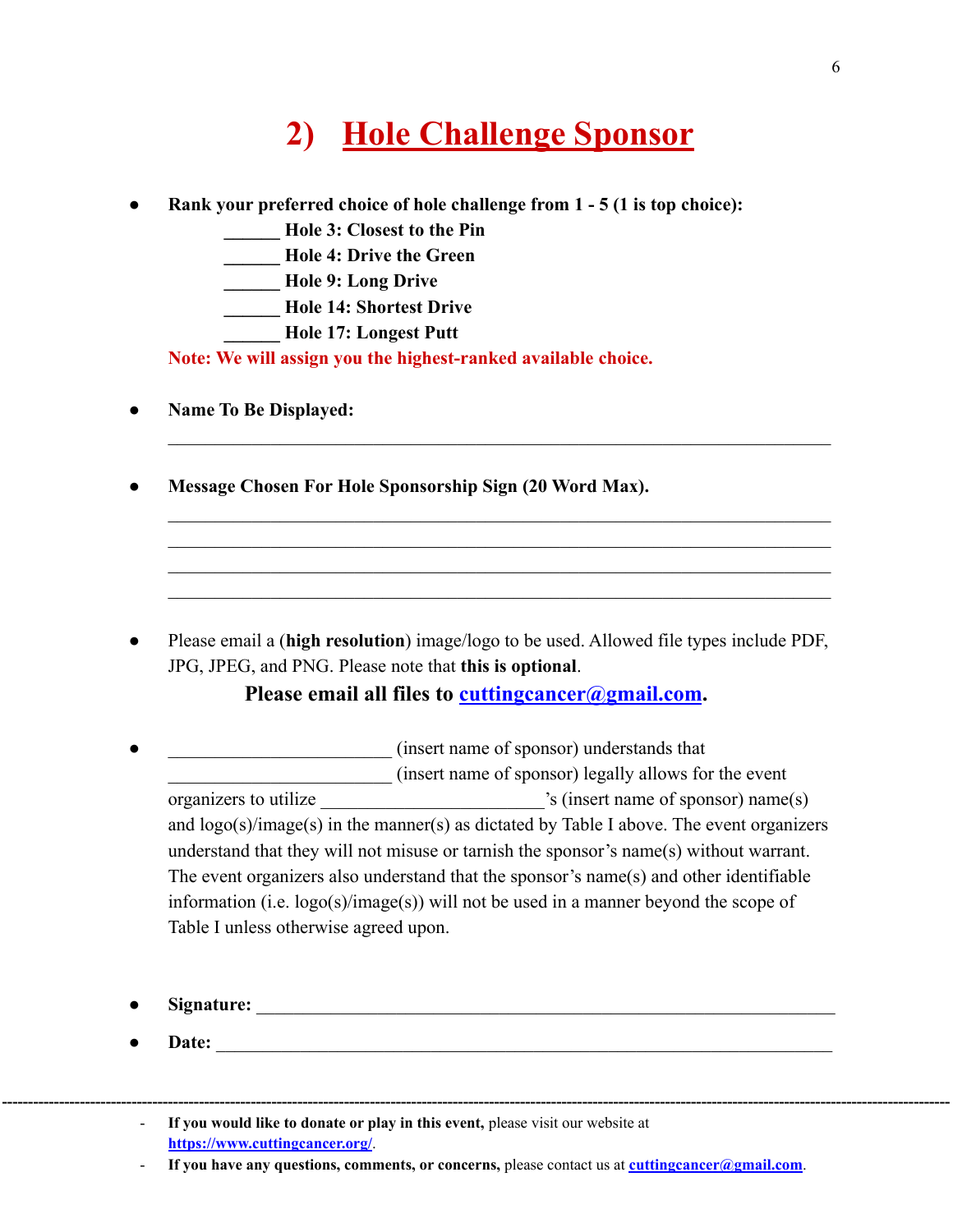### **3) Advertising Booth @ Event**

• List your top 3 choices (from 1st choice  $\rightarrow$  3rd choice) for holes to place your booth:

#### **Note: We will assign you the highest-ranked available choice.**

#### ● **Name of Representative:**

○ If you have not decided on who will be attending the event, please write "N/A" below.

 $\mathcal{L}_\text{max} = \mathcal{L}_\text{max} = \mathcal{L}_\text{max} = \mathcal{L}_\text{max} = \mathcal{L}_\text{max} = \mathcal{L}_\text{max} = \mathcal{L}_\text{max} = \mathcal{L}_\text{max} = \mathcal{L}_\text{max} = \mathcal{L}_\text{max} = \mathcal{L}_\text{max} = \mathcal{L}_\text{max} = \mathcal{L}_\text{max} = \mathcal{L}_\text{max} = \mathcal{L}_\text{max} = \mathcal{L}_\text{max} = \mathcal{L}_\text{max} = \mathcal{L}_\text{max} = \mathcal{$ 

 $\circ$ 

#### **● Representative's Email:**

- If you have not decided on who will be attending the event, please write "N/A" below.
- $\circ$

#### **● Representative's Phone Number:**

- If you have not decided on who will be attending the event, please write "N/A" below.
- $\circ$
- \_\_\_\_\_\_\_\_\_\_\_\_\_\_\_\_\_\_\_\_\_\_\_\_ (insert name of sponsor) understands that the event organizers reserve the right to remove/dismiss any representatives who they deem to behave in an inappropriate manner. The event organizers understand that they will not mistreat the sponsor's name(s) without warrant.  $(insert)$ name of sponsor) also understands that the representative will not be permitted to do anything beyond the scope of Table I unless otherwise agreed upon.
- **a a** (insert name of sponsor) understands that the event organizers are not liable for any physical, mental, or emotional injuries/damage that may befall the representative before, during, or after the event.
- **Signature:**  $\blacksquare$
- **Date:** \_\_\_\_\_\_\_\_\_\_\_\_\_\_\_\_\_\_\_\_\_\_\_\_\_\_\_\_\_\_\_\_\_\_\_\_\_\_\_\_\_\_\_\_\_\_\_\_\_\_\_\_\_\_\_\_\_\_\_\_\_\_\_\_\_\_

<sup>-</sup> **If you would like to donate or play in this event,** please visit our website at **<https://www.cuttingcancer.org/>**.

<sup>-</sup> **If you have any questions, comments, or concerns,** please contact us at **[cuttingcancer@gmail.com](mailto:cuttingcancer@gmail.com)**.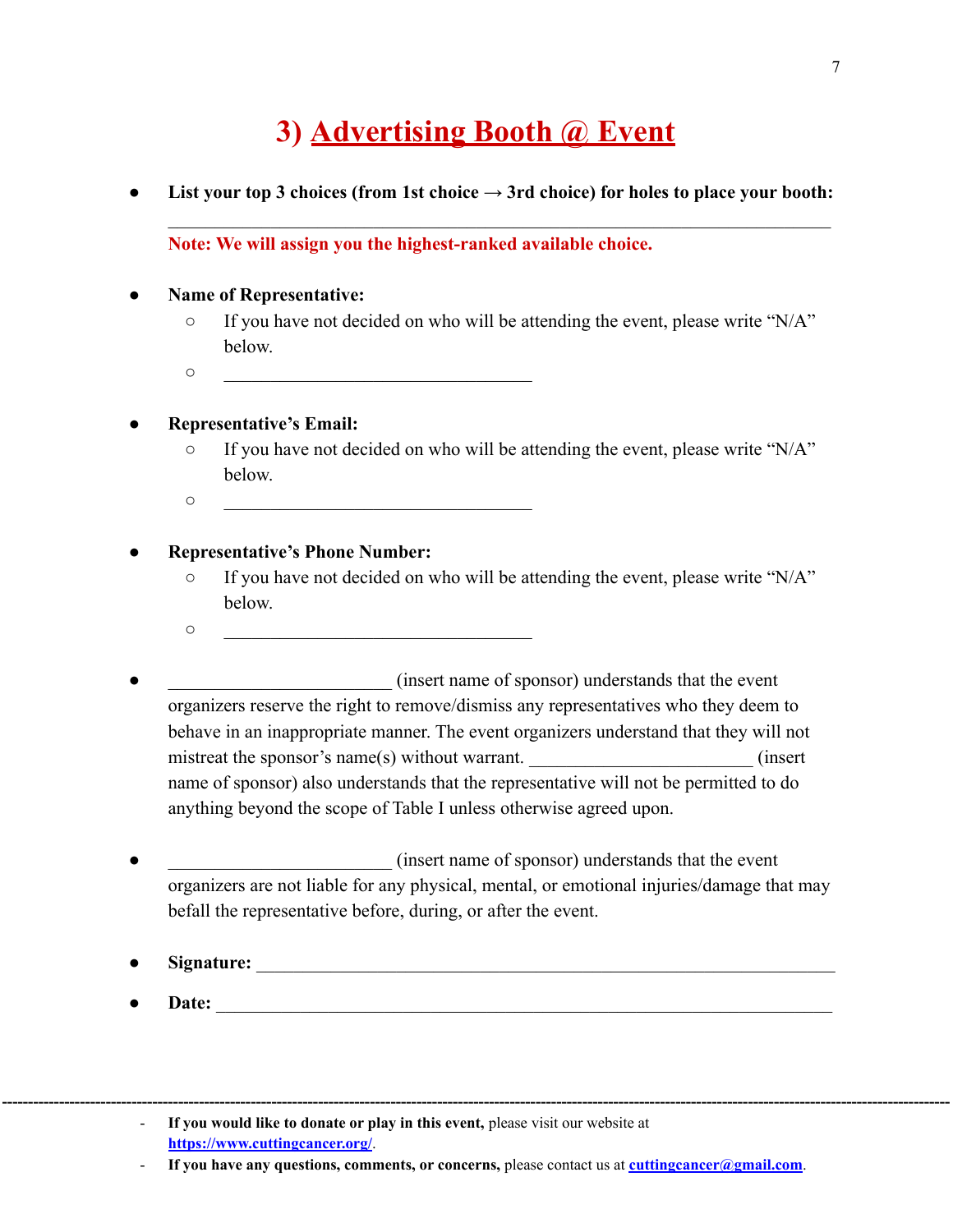### **4) Platinum Sponsorship**

List your top 3 choices (from 1st choice  $\rightarrow$  3rd choice) for holes to place your sign:

 $\mathcal{L}_\text{max} = \mathcal{L}_\text{max} = \mathcal{L}_\text{max} = \mathcal{L}_\text{max} = \mathcal{L}_\text{max} = \mathcal{L}_\text{max} = \mathcal{L}_\text{max} = \mathcal{L}_\text{max} = \mathcal{L}_\text{max} = \mathcal{L}_\text{max} = \mathcal{L}_\text{max} = \mathcal{L}_\text{max} = \mathcal{L}_\text{max} = \mathcal{L}_\text{max} = \mathcal{L}_\text{max} = \mathcal{L}_\text{max} = \mathcal{L}_\text{max} = \mathcal{L}_\text{max} = \mathcal{$ 

 $\mathcal{L}_\text{max} = \mathcal{L}_\text{max} = \mathcal{L}_\text{max} = \mathcal{L}_\text{max} = \mathcal{L}_\text{max} = \mathcal{L}_\text{max} = \mathcal{L}_\text{max} = \mathcal{L}_\text{max} = \mathcal{L}_\text{max} = \mathcal{L}_\text{max} = \mathcal{L}_\text{max} = \mathcal{L}_\text{max} = \mathcal{L}_\text{max} = \mathcal{L}_\text{max} = \mathcal{L}_\text{max} = \mathcal{L}_\text{max} = \mathcal{L}_\text{max} = \mathcal{L}_\text{max} = \mathcal{$ 

 $\mathcal{L}_\text{max} = \mathcal{L}_\text{max} = \mathcal{L}_\text{max} = \mathcal{L}_\text{max} = \mathcal{L}_\text{max} = \mathcal{L}_\text{max} = \mathcal{L}_\text{max} = \mathcal{L}_\text{max} = \mathcal{L}_\text{max} = \mathcal{L}_\text{max} = \mathcal{L}_\text{max} = \mathcal{L}_\text{max} = \mathcal{L}_\text{max} = \mathcal{L}_\text{max} = \mathcal{L}_\text{max} = \mathcal{L}_\text{max} = \mathcal{L}_\text{max} = \mathcal{L}_\text{max} = \mathcal{$  $\mathcal{L}_\text{max} = \mathcal{L}_\text{max} = \mathcal{L}_\text{max} = \mathcal{L}_\text{max} = \mathcal{L}_\text{max} = \mathcal{L}_\text{max} = \mathcal{L}_\text{max} = \mathcal{L}_\text{max} = \mathcal{L}_\text{max} = \mathcal{L}_\text{max} = \mathcal{L}_\text{max} = \mathcal{L}_\text{max} = \mathcal{L}_\text{max} = \mathcal{L}_\text{max} = \mathcal{L}_\text{max} = \mathcal{L}_\text{max} = \mathcal{L}_\text{max} = \mathcal{L}_\text{max} = \mathcal{$  $\mathcal{L}_\text{max} = \mathcal{L}_\text{max} = \mathcal{L}_\text{max} = \mathcal{L}_\text{max} = \mathcal{L}_\text{max} = \mathcal{L}_\text{max} = \mathcal{L}_\text{max} = \mathcal{L}_\text{max} = \mathcal{L}_\text{max} = \mathcal{L}_\text{max} = \mathcal{L}_\text{max} = \mathcal{L}_\text{max} = \mathcal{L}_\text{max} = \mathcal{L}_\text{max} = \mathcal{L}_\text{max} = \mathcal{L}_\text{max} = \mathcal{L}_\text{max} = \mathcal{L}_\text{max} = \mathcal{$  $\mathcal{L}_\text{max} = \mathcal{L}_\text{max} = \mathcal{L}_\text{max} = \mathcal{L}_\text{max} = \mathcal{L}_\text{max} = \mathcal{L}_\text{max} = \mathcal{L}_\text{max} = \mathcal{L}_\text{max} = \mathcal{L}_\text{max} = \mathcal{L}_\text{max} = \mathcal{L}_\text{max} = \mathcal{L}_\text{max} = \mathcal{L}_\text{max} = \mathcal{L}_\text{max} = \mathcal{L}_\text{max} = \mathcal{L}_\text{max} = \mathcal{L}_\text{max} = \mathcal{L}_\text{max} = \mathcal{$ 

**Note: We will assign you the highest-ranked available choice.**

- **Name To Be Displayed:**
- **● Message Chosen For Hole Sponsorship Sign (20 Word Max).**

● Please email a (**high resolution**) image/logo to be used. Allowed file types include PDF, JPG, JPEG, and PNG. Please note that **this is optional**.

**Please email all files to [cuttingcancer@gmail.com](mailto:cuttingcancer@gmail.com).**

- **EXECUTE:** (insert name of sponsor) understands that \_\_\_\_\_\_\_\_\_\_\_\_\_\_\_\_\_\_\_\_\_\_\_\_ (insert name of sponsor) legally allows for the event organizers to utilize  $\cdot$  's (insert name of sponsor) name(s) and logo(s)/image(s) in the manner(s) as dictated by Table I above. The event organizers understand that they will not misuse or tarnish the sponsor's name(s) without warrant. The event organizers also understand that the sponsor's name(s) and other identifiable information (i.e. logo(s)/image(s)) will not be used in a manner beyond the scope of Table I unless otherwise agreed upon.
- **Signature:** \_\_\_\_\_\_\_\_\_\_\_\_\_\_\_\_\_\_\_\_\_\_\_\_\_\_\_\_\_\_\_\_\_\_\_\_\_\_\_\_\_\_\_\_\_\_\_\_\_\_\_\_\_\_\_\_\_\_\_\_\_\_
- **Date:** \_\_\_\_\_\_\_\_\_\_\_\_\_\_\_\_\_\_\_\_\_\_\_\_\_\_\_\_\_\_\_\_\_\_\_\_\_\_\_\_\_\_\_\_\_\_\_\_\_\_\_\_\_\_\_\_\_\_\_\_\_\_\_\_\_\_

<sup>-</sup> **If you would like to donate or play in this event,** please visit our website at **<https://www.cuttingcancer.org/>**.

<sup>-</sup> **If you have any questions, comments, or concerns,** please contact us at **[cuttingcancer@gmail.com](mailto:cuttingcancer@gmail.com)**.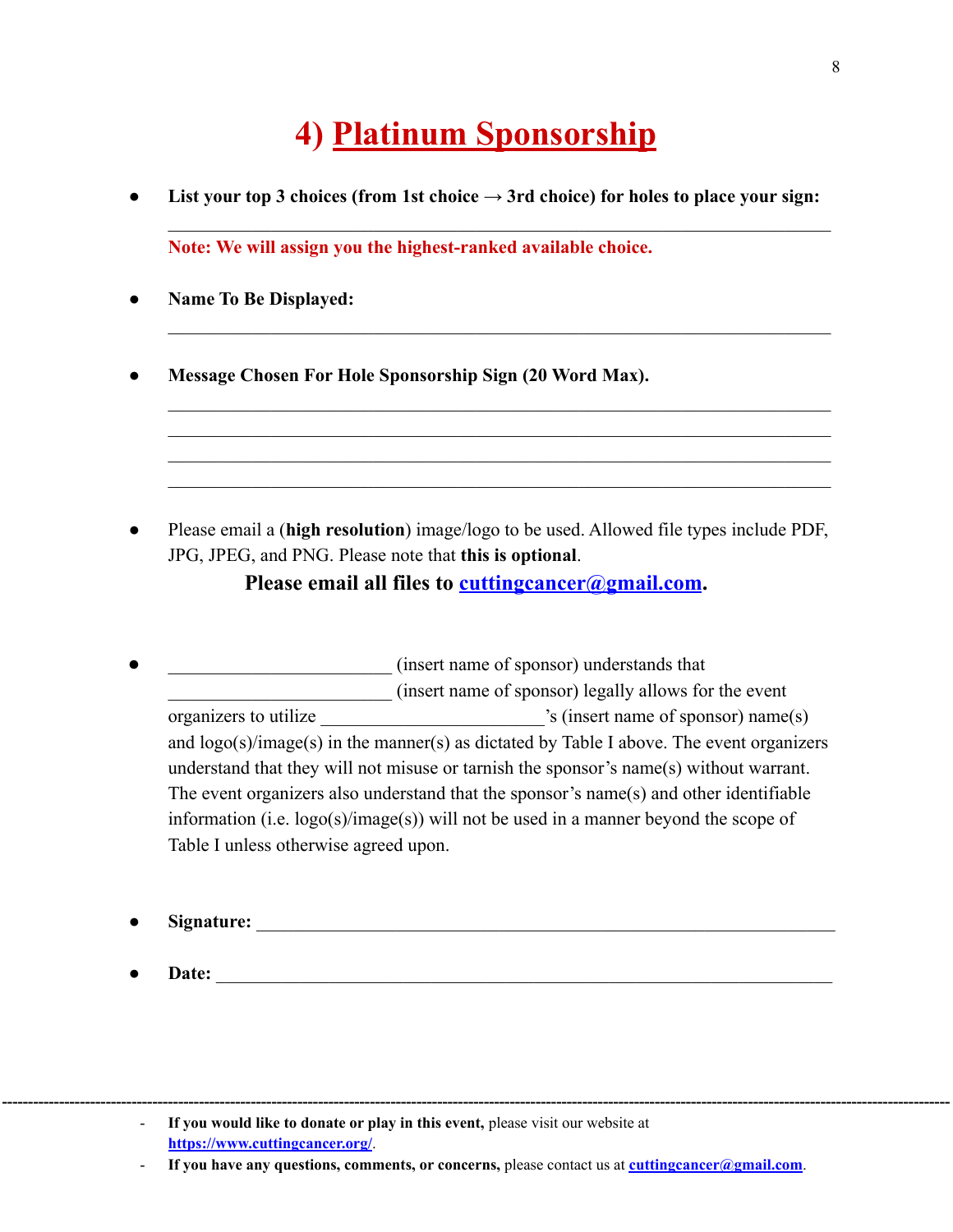# **5) Build Your Own**

- Please send an email to cutting cancer  $\omega$  gmail.com indicating how you would like to build your package.
	- Some of the examples found on page 3 of this document are ideas used in previous years.
- We will work with you on an individual level to create the best package possible for you/your business.
- We will collect all other necessary information and coordinate payment based on the package you have created at a later date.
- Please ensure that you have completed the "Sponsor Registration: General" form (page 4) and continue on below.

I, \_\_\_\_\_\_\_\_\_\_\_\_\_\_\_\_\_\_\_\_\_\_ (insert name/name of business) hereby attest to the commitment I/we are making to the Cutting Cancer Golf Outing and will make all payments in full when an official contract has been agreed upon by both parties.

By signing this document the organizers of the event will be counting on your support and will hold you/your business accountable unless the proper notice has been given to discard the contract given at a later date.

| Signature: |  |  |
|------------|--|--|
|            |  |  |
| Date:      |  |  |

<sup>-</sup> **If you would like to donate or play in this event,** please visit our website at **<https://www.cuttingcancer.org/>**.

<sup>-</sup> **If you have any questions, comments, or concerns,** please contact us at **[cuttingcancer@gmail.com](mailto:cuttingcancer@gmail.com)**.